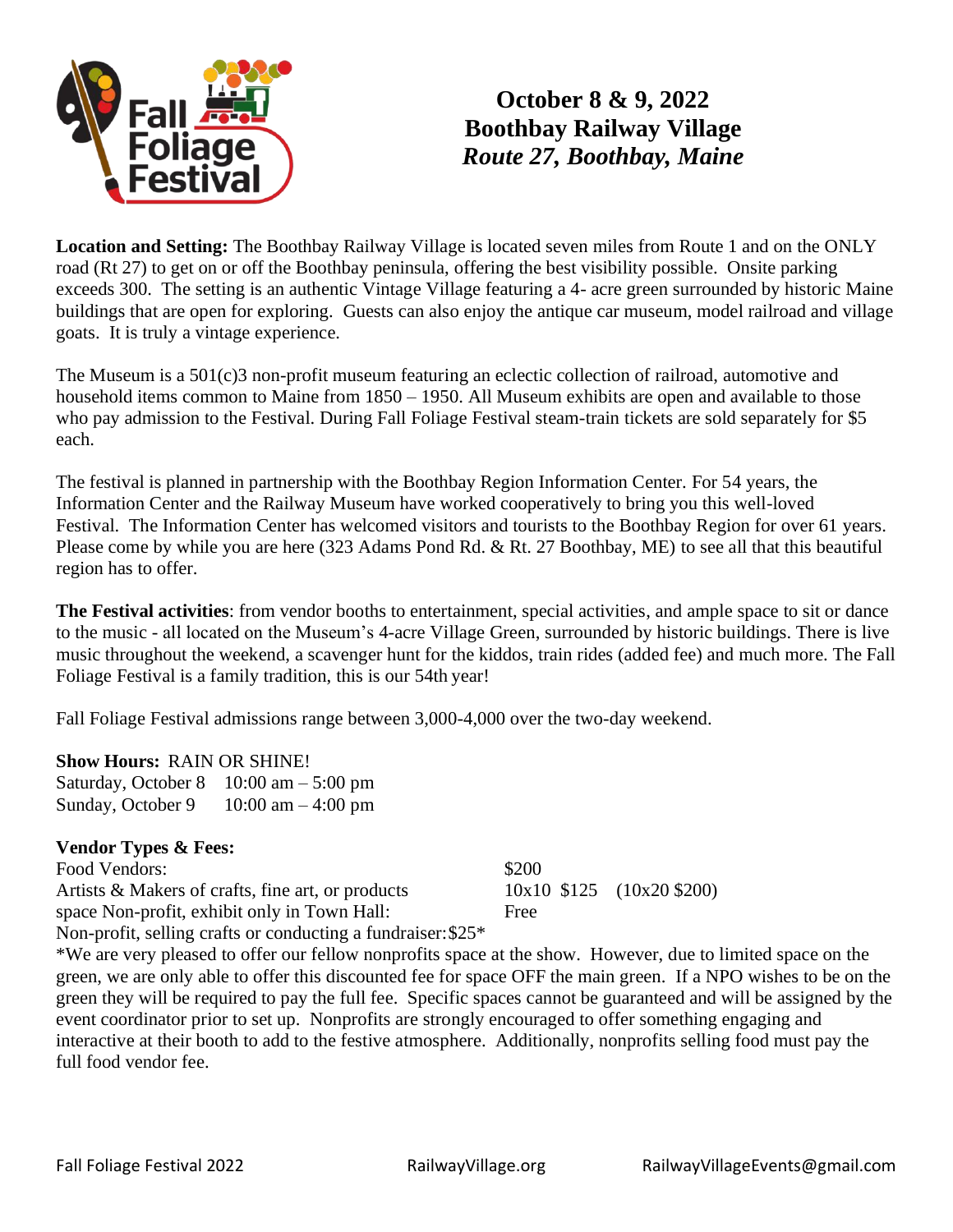**Sponsorship Opportunities** are also available, offering booth space and inclusion on event advertising. Details available upon request.

Vendors may only sell products that they make by hand or manufacture themselves. Resale of mass-produced merchandise such as Avon, Mary Kay, Tupperware, and Scentsy are not permitted. If you are unsure if you qualify, please call the show organizer.

Vendors may share spaces if all products in the booth space meet the requirements above, however shared spaces must choose ONE name for their ad listings. (ie. One business advertisement per vendor).

Vendors must provide all booth fittings including tents, tables, chairs, etc. Vendors with mobile units like food trucks or trailers that will be within your booth space must be smaller than the booth space you have paid for or you will need to reserve two adjacent spaces. We recommend that you supply a photograph of your set-up with your application and make any notations about clearance required, electrical needs, etc.

Our festival is rain or shine. We highly suggest that you use a commercial grade tent with significant weights. Our priority is guest safety and we're serious about not driving into the show area without permission.

Non-profit organizations may request to have a 10 X 10 booth space outdoors and supply their own tent, tables, chairs, etc.

Political activity, including lobbying for candidates, specific legislation, circulating petitions, etc. is prohibited.

It is your responsibility, as a vendor, to comply with all local, state and federal laws including the collection of sales tax.

All fees are due at the time of registration. Fees are non-refundable. Exhibit space will be assigned in order of reservation. The earlier you book, the better your location!

**Load-In:** Set-up will be on Friday, October 7th from 12:00 pm to 6:00 pm or from 7:00 am to 9:30 am on Saturday. All vendors must be unloaded by 9:30 am and cars removed from the event area. You may continue to set-up past that time, but your vehicle must be moved. Gates will open at 10:00 am on Saturday and Sunday, your booth must be complete by that time.

**Vendor Check-In:** When you arrive at the Museum for load-in pull across the tracks to the gates adjacent to the large white Town Hall. A team member will greet you.

At check-in you'll receive:

- a parking pass which must be displayed in your vehicle at all times
- name tags for your staff
- a Museum Visitor Guide

Once a vendor arrives for the first time, they may use the express gate at the rear of the Town Hall for entry throughout the rest of the show. You will need your parking pass clearly displayed as you pull up to gain admittance.

If a vendor or one of your booth staff would like to enjoy a steam train ride during the event, please proceed to the Info Table to request a ticket. Tickets are complimentary but they are non-transferrable and will be issued to specific booth staff on your list.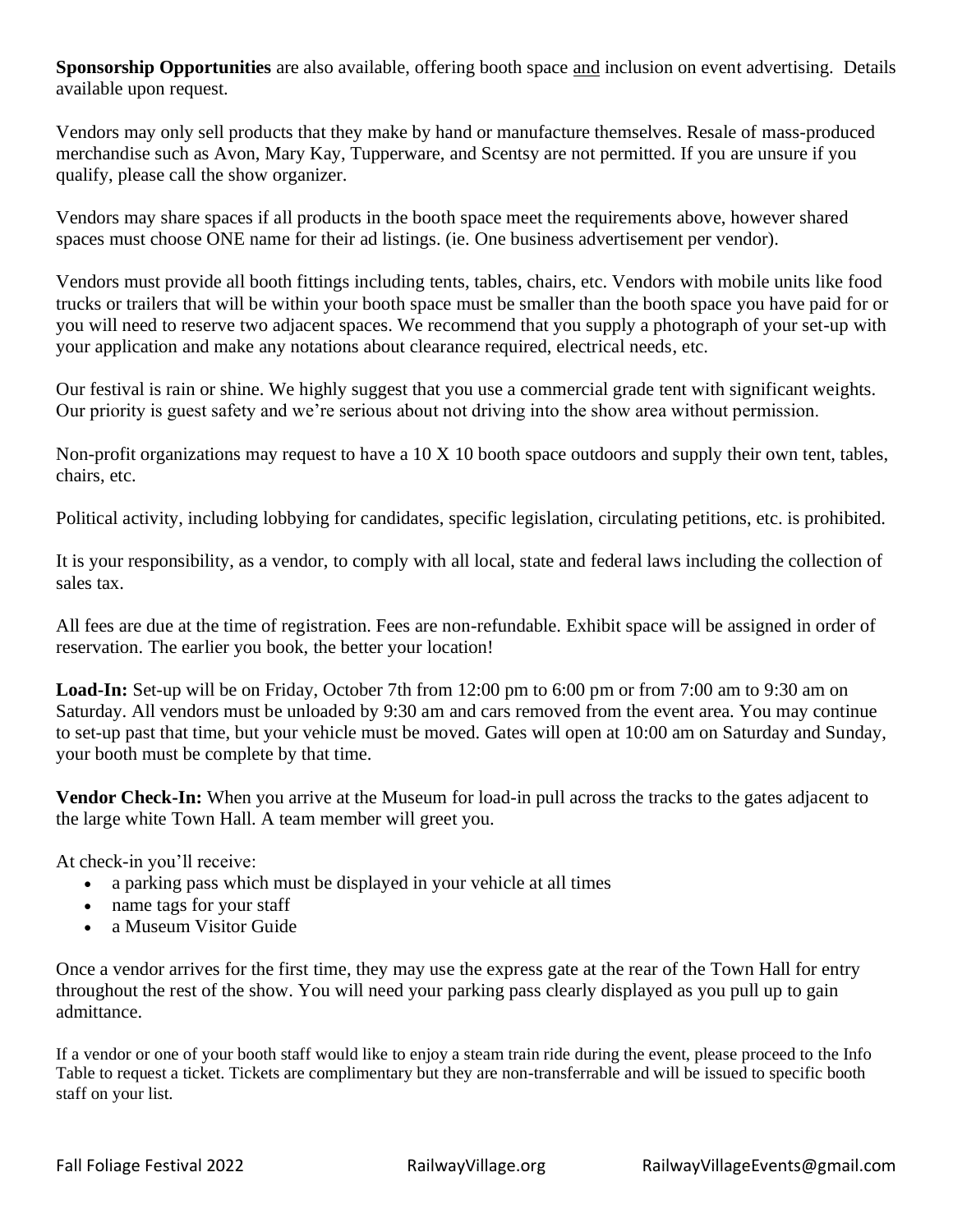**Load-out:** The Festival will end at 4:00 pm on Sunday. Tear down will begin at 4:00 pm and not before. At approximately 4:15 pm you will be permitted to drive onto the grounds to pick-up materials. If you are departing before the end of the Festival tear down can begin at the advertised closing time of the day, and cars will be permitted into the grounds as soon as we are sure all guests have left the field.

**People's Choice Award:** There will be a People's Choice Award for best booth. Food vendors, craft vendors and nonprofit exhibits are all able to compete. Guests can cast their vote at the admission gate. The award is a snazzy trophy and bragging rights. You are welcome to encourage your patrons to vote for you!

**Staff List:** You must provide a list of names for those who will be working in your booth. Each person will be issued a staff pass for the event and must wear it while on the grounds. The first four passes for booth staff are included in your event fee. If you require additional passes, they will be \$5 each. Non-profit booths may submit up to ten names with no additional charges.

**Electrical Service, Water Hook-ups & WI-FI:** There are limited services available. There is a \$25 charge for electricity. You are required to bring your own 100' extension cord. Water is \$10 for food vendors only. You must bring your own hose. Please note on your application if you require either. Water service is extremely limited. The Museum has public WI-FI access. The grounds are also covered by good 4G cellular service by Verizon. Those with AT&T and U.S. Cellular report varying degrees of success. You are welcome to come by and test out your equipment in advance, just coordinate with our business office.

**Parking:** Parking spaces are valuable! The more vehicles we bring, the less room for customers, so PLEASE carpool as much as possible! Your vehicle must be parked outside the Village area in the designated vendor and staff parking area. Vendors will not be permitted to park in the public parking lots. We want your show to be successful which means we want our guests to be happy shoppers and not grumpy parkers. If you have a trailer or extra-large vehicle please let us know in advance so we can make special accommodations for you.

**Camping:** Overnight camping is prohibited. The lovely Shore Hills Campground is located within walking distance from the Museum.

**Security & Safety:** The Festival will provide overnight security on Saturday night. We do not have security on Friday night. While we encourage early load-in on Friday for tents and display fixtures we suggest that you wait to unload product until Saturday morning. We also hire a Lincoln County Sheriff's Department Officer to provide safety at the Museum entrance and for those who park in our overflow event parking lot across Route 27 during the days of the Festival.

**Ticket Giveaways & Marketing:** The Festival has a robust marketing plan. In addition to our strategies, vendor outreach is essential to maximize success. **Your customers already love you - let them know where you plan to be so they can visit you!** We will also provide an event flyer for your fb page or website. Please feel free to request graphics for Instagram post or stories.

**Promoting your Products:** The museum website will feature a list of vendors with links to website, Facebook, Instagram (please choose link of choice on application). If you provide a jpg image via email at the time of application submittal, we will also post about you on Facebook and Instagram.

**Questions:** Lori Reynolds, 207-633-4727 or railwayvillageevents@gmail.com